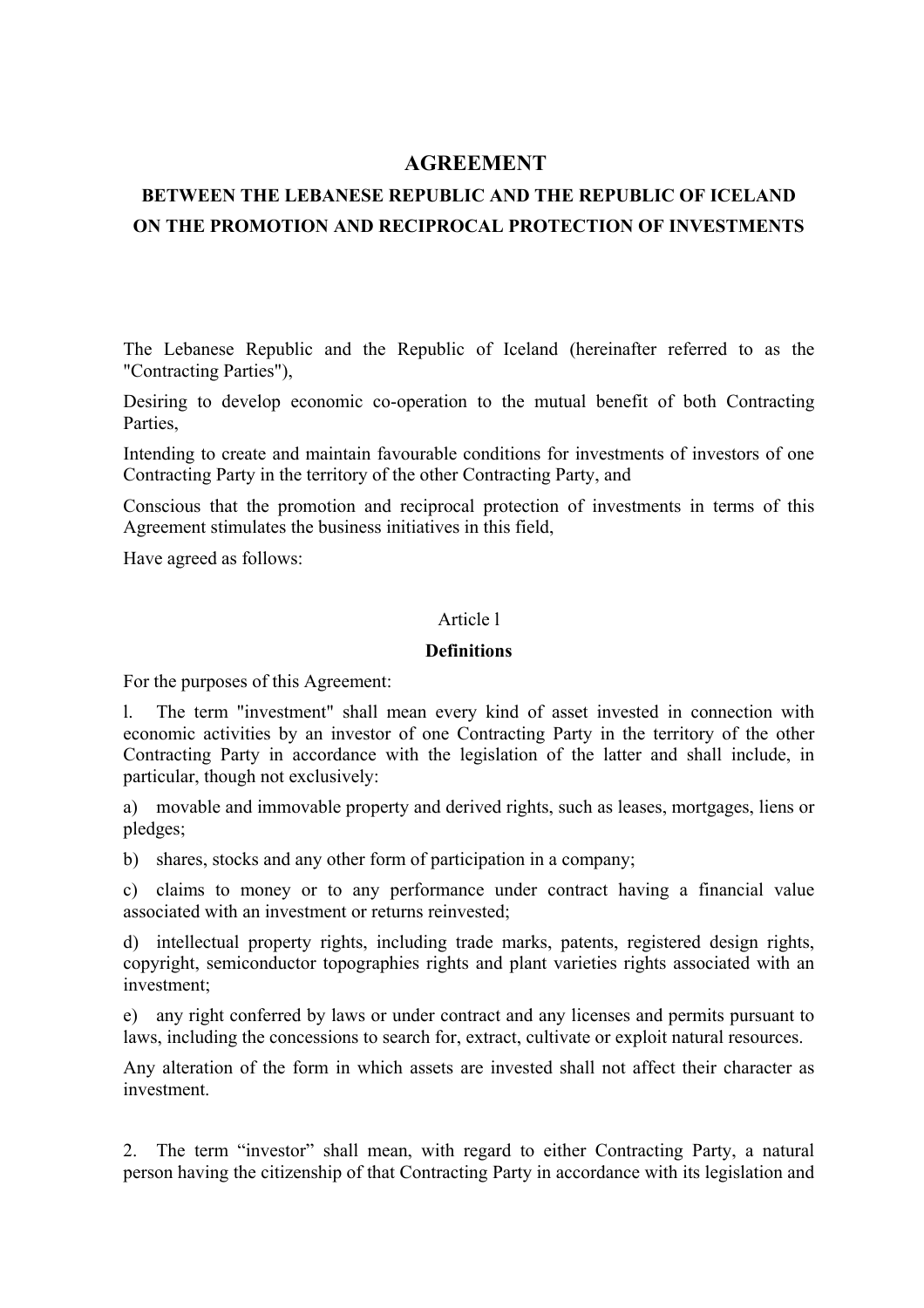any legal person established in the territory of that Contracting Party in accordance with its legislation.

3. The term "territory" means the territory of each Contracting Party, as well as areas beyond the territory in which each Contracting Party may exercise sovereign rights or jurisdiction in accordance with international law.

# Article 2

# **Promotion and Protection of Investments**

l. Each Contracting Party shall encourage and create favourable conditions for investors of the other Contracting Party to make investments in its territory and shall admit such investments in accordance with its legislation.

2. Investments of investors of either Contracting Party shall at all times be accorded fair and equitable treatment and shall enjoy full protection and security in the territory of the other Contracting Party. Neither Contracting Party shall impede investors of the other Contracting Party by unreasonable or discriminatory measures in its territory as regards the management, maintenance, use, enjoyment or disposal of investments.

# Article 3

# **National and Most-Favoured-Nation Treatment**

l. Each Contracting Party shall in its territory accord to investments and returns from investments of investors of the other Contracting Party treatment which is fair and equitable and not less favourable than that which it accords to investments and returns from investments of its own investors or to investments and returns from investments of investors of any third State, whichever is more favourable.

2. Each Contracting Party shall in its territory accord to investors of the other Contracting Party, as regards management, maintenance, use, enjoyment or disposal of their investment, treatment which is fair and equitable and not less favourable than that which it accords to its own investors or to investors of any third State, whichever is more favourable.

3. The provisions of paragraphs 1 and 2 of this Article shall not be construed so as to oblige one Contracting Party to extend to the investors of the other Contracting Party and their investments special rights accorded to investors or investments of investors of any third State by virtue of an agreement establishing a free-trade area, a customs union, a common market, a common labour market or a regional economic integration.

4. The provisions of paragraphs 1 and 2 of this Article shall not be applicable to tax measures. Nothing in this Agreement shall affect the rights and obligations of either Contracting Party derived from any tax convention. In the event of any inconsistency between the provisions of this Agreement and any tax convention, the provisions of the latter shall prevail.

5. The provisions of paragraphs 1 and 2 of this Article shall not be construed so as to oblige Lebanon to extend to the investors and investments of the other Contracting Party the treatment granted to its own investors regarding ownership of real estate and other real rights.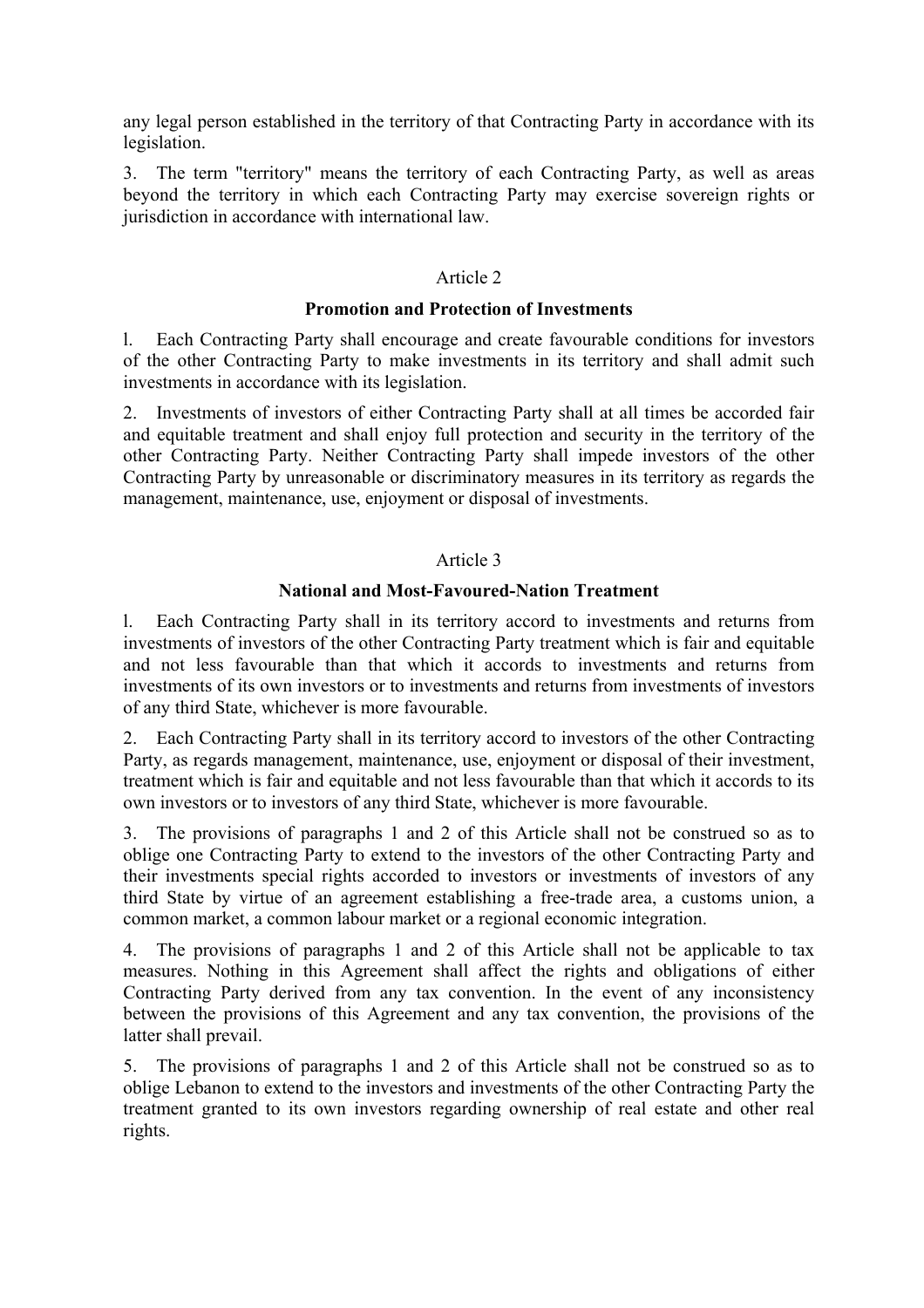6. The provisions of paragraphs 1 and 2 of this Article shall not be construed so as to oblige Iceland to extend to the investors of the other Contracting Party the treatment granted to its own investors regarding investments in the fisheries sector.

#### Article 4

#### **Key Personnel**

 Subject to the application of either Contracting Party's laws, regulations and procedures, either Contracting Party shall grant temporary entry, stay and authorisation to work and provide any necessary documentation to a natural person of the other Contracting Party to enable investors of the other Contracting Party to engage top managerial and technical personnel of his choice.

#### Article 5

#### **Compensation for Losses**

1. Where investments of investors of either Contracting Party suffer losses due to war, armed conflict, a state of national emergency, revolt, insurrection, riot or other similar events in the territory of the other Contracting Party, such investors shall be accorded by the latter Contracting Party treatment, as regards restitution, indemnification, compensation or other settlement, not less favourable than that which the latter Contracting Party accords to its own investors or to investors of any third State.

2. Without prejudice to paragraph 1 of this Article, investors of one Contracting Party who in any of the events referred to in that paragraph suffer losses in the territory of the other Contracting Party resulting from:

a) requisitioning of their property by the forces or authorities of the latter Contracting Party, or

b) destruction of their property by the forces or authorities of the latter Contracting Party which was not caused in combat action or was not required by the necessity of the situation, shall be accorded restitution or just and adequate compensation for the losses sustained during the period of the requisitioning or as a result of the destruction of the property. Resulting payments shall be freely transferable in a freely convertible currency without delay.

# Article 6

# **Expropriation**

1. Investments of investors of either Contracting Party shall not be nationalised, expropriated or subjected to measures having effect equivalent to nationalisation or expropriation (hereinafter referred to as "expropriation") in the territory of the other Contracting Party except for a public purpose. The expropriation shall be carried out under due process of law, on a non-discriminatory basis and shall be accompanied by provisions for the payment of prompt, adequate and effective compensation. Such compensation shall amount to the value of the investment expropriated immediately before expropriation or impending expropriation became public knowledge, shall include interest from the date of expropriation, shall be made without delay, be effectively realisable and be freely transferable in a freely convertible currency.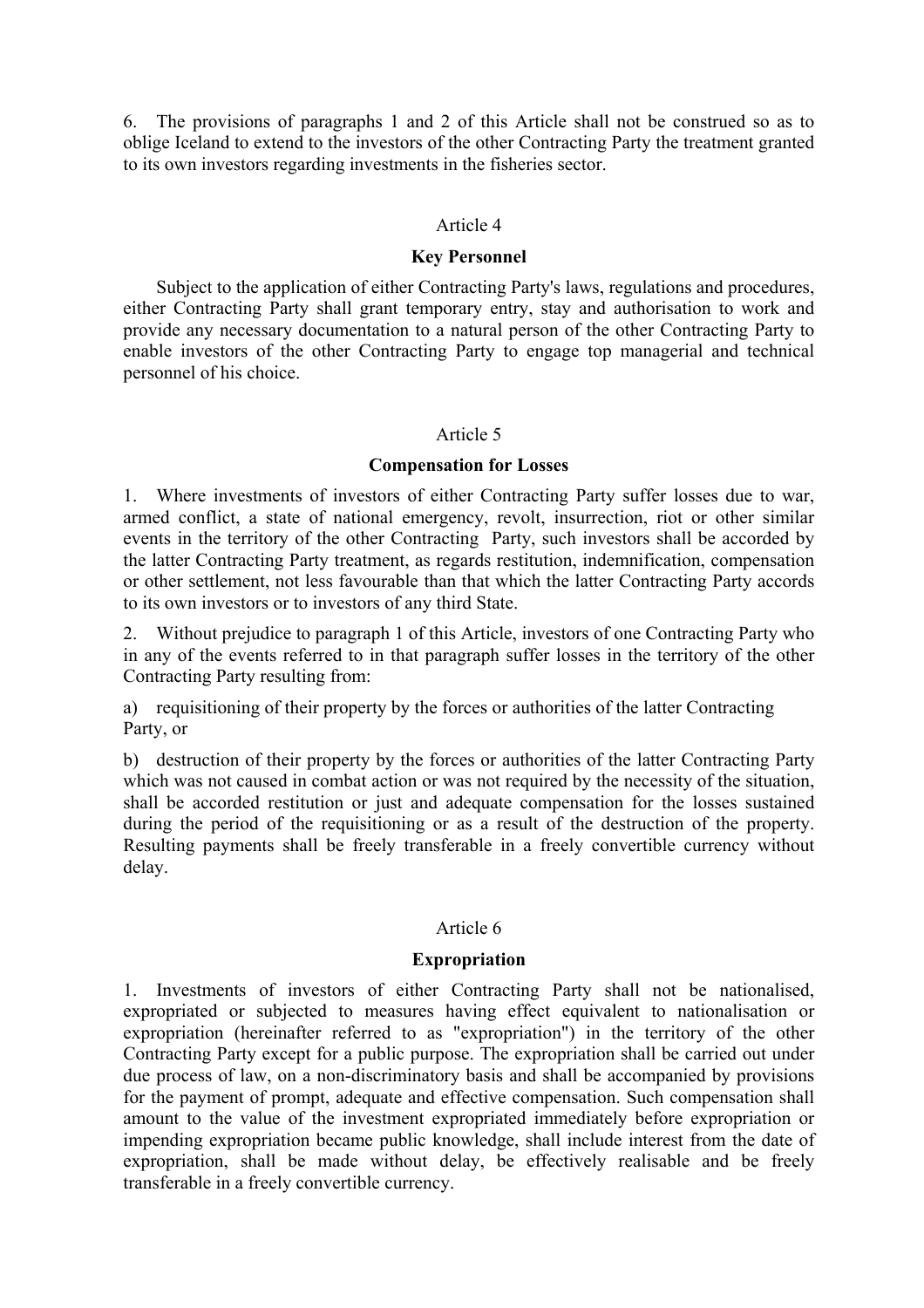2. The investor affected shall have a right to prompt review by a judicial or other independent authority of that Contracting Party in which territory the investment has been made, of his or its case and of the valuation of his or its investment in accordance with the principles set out in this Article.

### Article 7

#### **Transfers**

1. The Contracting Parties shall guarantee the transfer of payments related to investments and returns. The transfers shall be made in a freely convertible currency, without any restriction and undue delay. Such transfers shall include in particular, though not exclusively:

a) the initial capital and additional amounts to maintain or increase the investment;

- b) profits, interest, dividends and other current income or returns;
- c) payments made under a contract including a loan agreement;
- d) royalties or fees;
- e) proceeds of sale or liquidation of all or part of the investment;

f) the earnings of personnel engaged from abroad who are employed and allowed to work in connection with an investment in the territory of the other Contracting Party.

g) payments of compensation under Article 5 and Article 6 and payments of arbitral awards under Article 10.

2. For the purpose of this Agreement, exchange rate shall be the prevailing market rate for current transactions at the date of transfer, unless otherwise agreed.

3. Transfers shall be considered to have been made "without any undue delay" in the sense of paragraph 1 of this Article when they have been made within the period normally necessary for the completion of the transfer.

4. In case of serious balance of payments difficulties or the threat thereof, each Contracting Party may temporarily restrict transfers provided that such a Contracting Party implements measures or a programme in accordance with internationally recognised standards. These restrictions should be imposed on an equitable, non-discriminatory and in good faith basis.

# Article 8

#### **Transparency**

 Either Contracting Party shall promptly publish, or otherwise make publicly available, its laws, regulations, procedures and administrative rulings and judicial decisions of general application which may affect the operation of this Agreement.

#### Article 9

#### **Subrogation**

1. If a Contracting Party or its designated agency makes a payment to its own investor under an indemnity, guarantee or contract of insurance given in respect of an investment of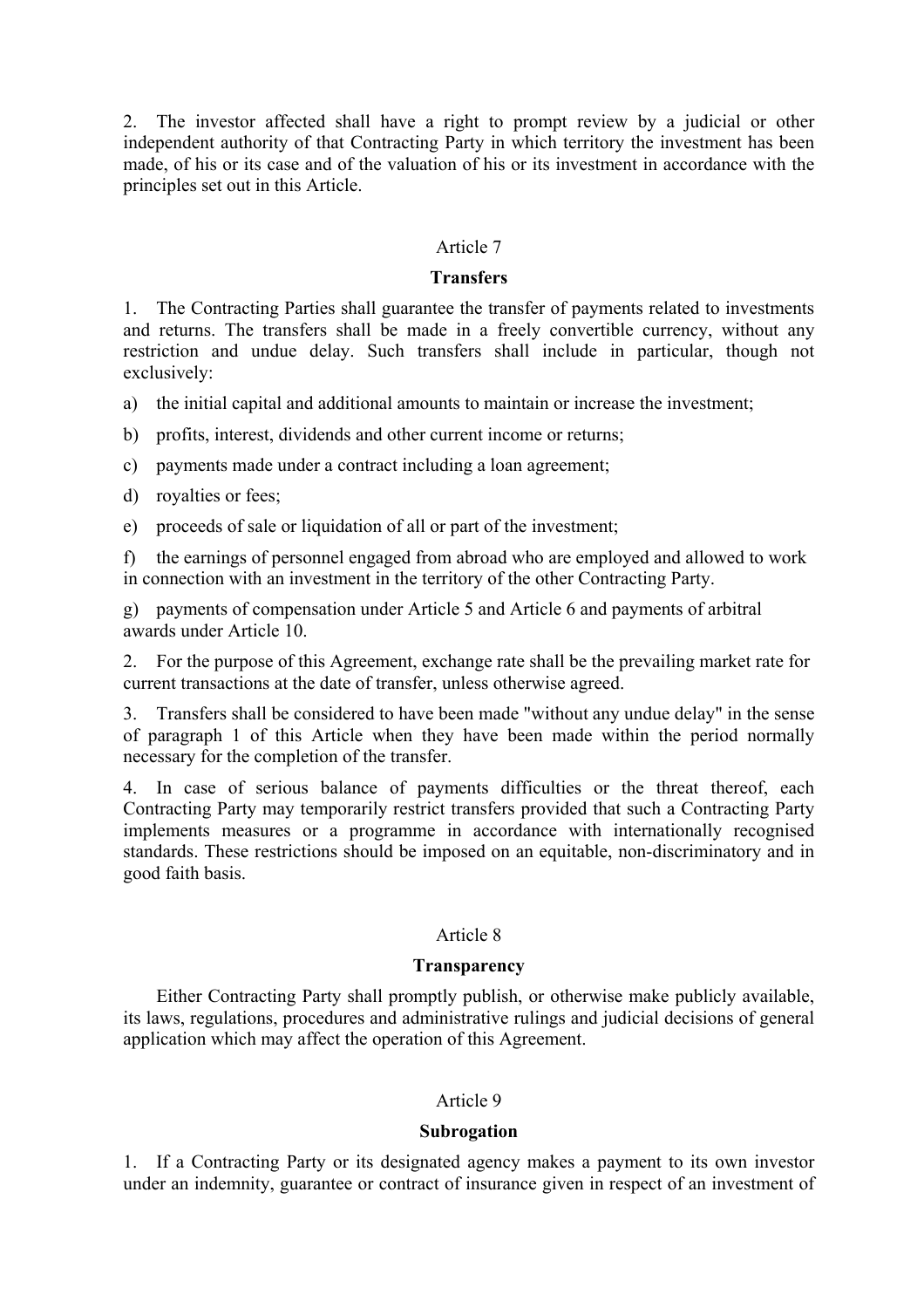an investor of that Contracting Party in the territory of the other Contracting Party, the latter Contracting Party shall recognise:

a) the assignment, whether under the law or pursuant to a legal transaction in that country, of any right or claim by the investor to the former Contracting Party or its designated agency, as well as,

b) that the former Contracting Party or its designated agency is entitled by virtue of subrogation to exercise the rights and enforce the claims of that investor and shall assume the obligations related to the investment.

2. The subrogated rights or claims shall not exceed the original rights or claims of the investor.

# Article 10 **Settlement of Investment Disputes between a Contracting Party and an Investor of the other Contracting Party**

1. Any dispute which may arise between an investor of one Contracting Party and the other Contracting Party in connection with an investment in the territory of that other Contracting Party shall be subject to negotiations between the parties to the dispute.

2. If any dispute between an investor of one Contracting Party and the other Contracting Party cannot be settled through negotiations during a period of six months starting from the date of the request by any party to the dispute, the investor shall be entitled to submit the case, at his choice, for settlement to:

a) the competent court or administrative tribunal of the Contracting Party which is a party to the dispute;

or

b) the International Centre for Settlement of Investment Disputes (ICSID) having regard to the applicable provisions of the Convention on the Settlement of Investment Disputes between States and Nationals of other States done at Washington on 18 March 1965;

or

c) an arbitrator or international ad hoc arbitral tribunal established under the Arbitration Rules of the United Nations Commission on International Trade Law (UNCITRAL). The parties to the dispute may agree in writing to modify these Rules.

3. The choice made as per subparagraphs a, b and c herein above is final.

4. The arbitral tribunal shall decide the dispute in accordance with the provisions of this Agreement and the applicable rules and principles of international law. The awards of arbitration shall be final and binding on both parties to the dispute. Each Contracting Party shall carry out without delay any such award and such award shall be enforced in accordance with its domestic law.

5. The Contracting Party which is a party to the dispute shall, at no time whatsoever during the procedures involving investment disputes, assert as a defence its immunity or the fact that the investor has received compensation under an insurance contract covering the whole or part of the incurred damage or loss.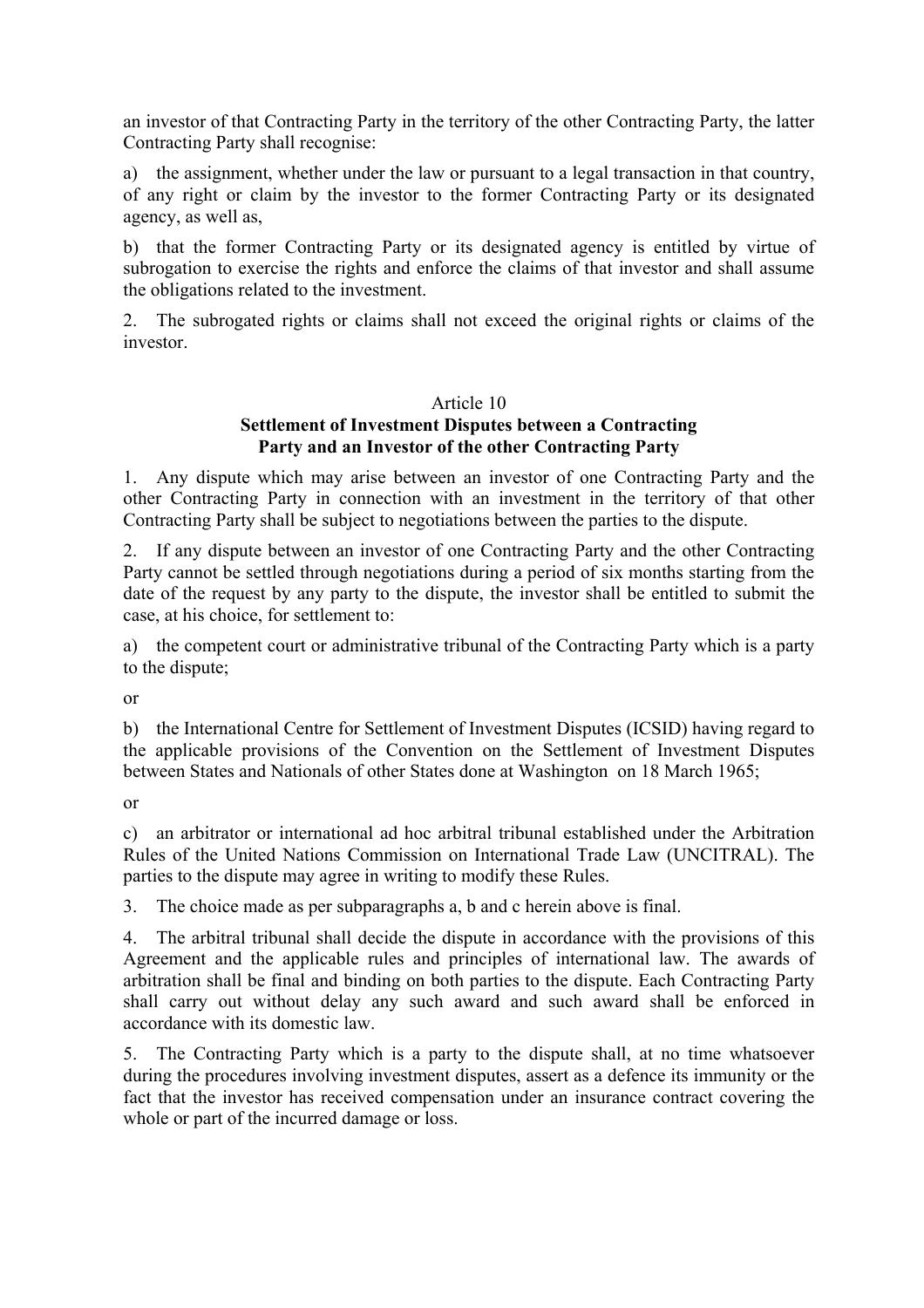# Article 11

# **Settlement of Disputes between the Contracting Parties**

1. Disputes between the Contracting Parties concerning the interpretation or application of this Agreement shall, if possible, be settled through consultations or negotiations.

2. If the dispute cannot be thus settled within six months, it shall upon the request of either Contracting Party be submitted to an Arbitral Tribunal in accordance with the provisions of this Article.

3. The Arbitral Tribunal shall be constituted for each individual case in the following way: Within two months of the receipt of the request for arbitration, each Contracting Party shall appoint one member of the Tribunal. These two members shall then select a national of a third State who on approval of the two Contracting Parties shall be appointed Chairman of the Tribunal (hereinafter referred to as the "Chairman"). The Chairman shall be appointed within three months from the date of appointment of the other two members.

4. If within the periods specified in paragraph 3 of this Article the necessary appointments have not been made, a request may be made to the President of the International Court of Justice to make the necessary appointments. If he happens to be a national of either Contracting Party, or if he is otherwise prevented from discharging the said function, the Vice-President shall be invited to make the necessary appointments. If the Vice-President also happens to be a national of either Contracting Party or is prevented from discharging the said function, the member of the International Court of Justice next in seniority who is not a national of either Contracting Party shall be invited to make the necessary appointments.

5. The Arbitral Tribunal shall reach its decision by a majority of votes, based on respect for the provisions of this Agreement, as well as universally accepted principles of international law. Such decision shall be final and binding. Each Contracting Party shall bear the cost of its own arbitrator and its representation in the arbitral proceedings; the cost of the Chairman and the remaining costs shall be borne in equal parts by both Contracting Parties. The Arbitral Tribunal shall determine its own procedure.

# Article 12

# **Application of Other Rules and Special Commitments**

1. If the legislation of either Contracting Party or obligations under international law existing at present or established hereafter between the Contracting Parties in addition to this Agreement contain a provision, whether general or specific, entitling investments by investors of the other Contracting Party to treatment more favourable than is provided for by this Agreement, such a provision shall, to the extent that it is more favourable, prevail over this Agreement.

2. If the treatment to be accorded by one Contracting Party to investors of the other Contracting Party in accordance with its laws and regulations or other specific provisions of contracts is more favourable than that accorded by this Agreement, the more favourable treatment shall be accorded.